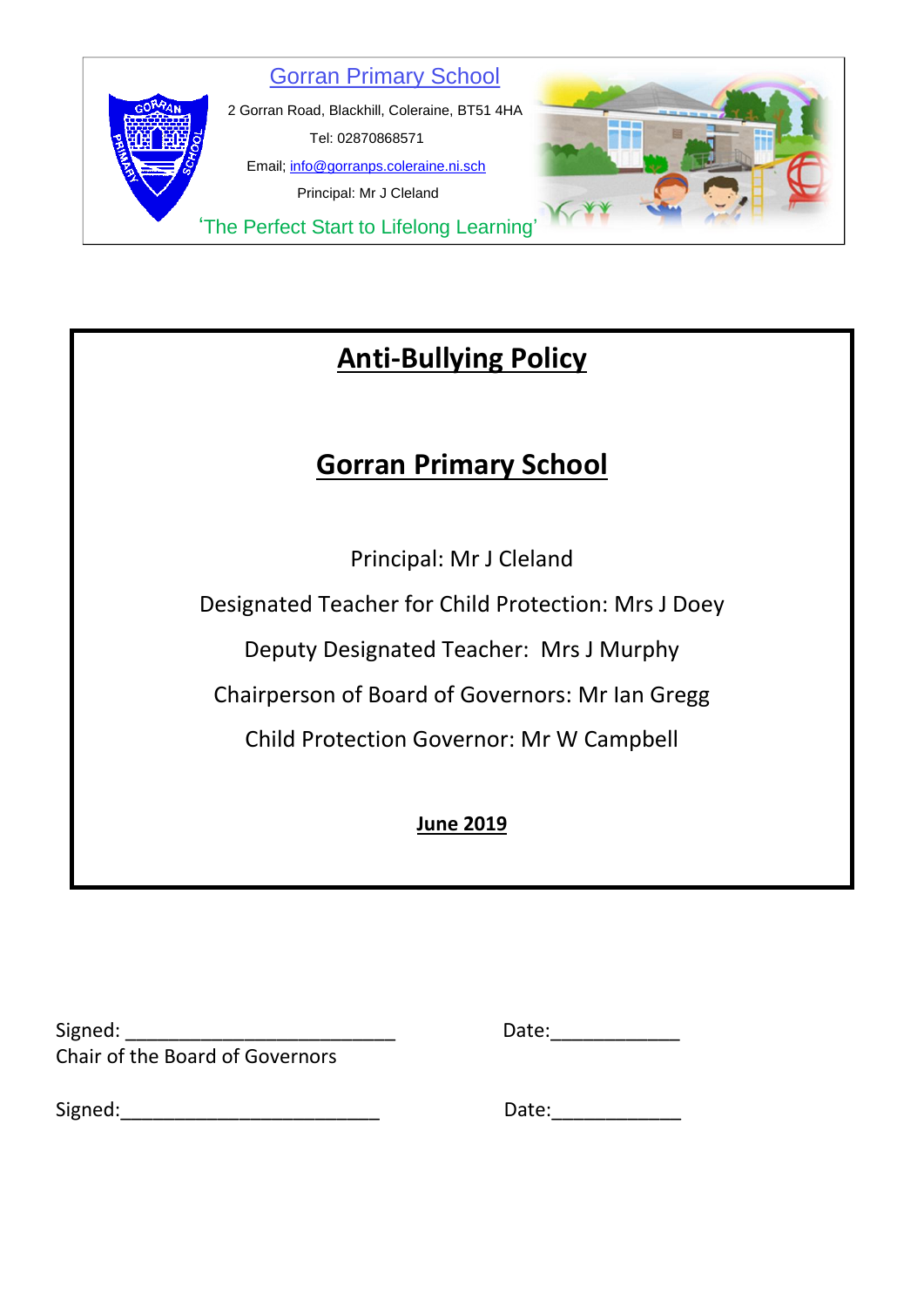# **GORRAN PRIMARY SCHOOL**

# **ANTI – BULLYING POLICY**

#### **Section 1 – Introduction and Statement**

At Gorran Primary School we believe all forms of bullying behaviour are unacceptable. We believe that all pupils have the right to learn in a safe and supported environment.

In Gorran we believe that bullying is the wilful, conscious desire to hurt, threaten or frighten someone i.e. when you set out to hurt someone and keep doing it.

#### **Section 2 – Context**

This policy is informed and guided by the current legislation and DE Guidance listed below:

The Legislative Context:

- **\*** [The Addressing Bullying in Schools Act \(Northern Ireland\) 2016](http://www.legislation.gov.uk/nia/2016/25/contents)
- \* [The Education and Libraries Order \(Northern Ireland\) 2003](http://www.legislation.gov.uk/nisi/2003/424/contents/made) (A17-19)
- **\*** [The Education \(School Development Plans\) Regulations \(Northern Ireland\) 2010](https://www.education-ni.gov.uk/sites/default/files/publications/de/annex-a-school-development-plans-regulations-2010.pdf)
- **\*** [The Children \(Northern Ireland\) Order 1995](http://www.legislation.gov.uk/nisi/1995/755/contents/made)
- $*$  [The Human Rights Act 1998](https://www.legislation.gov.uk/ukpga/1998/42/contents)
- **\*** The Health and Safety at [Work Order \(Northern Ireland\) 1978](https://www.legislation.gov.uk/nisi/1978/1039)

The Policy & Guidance Context:

- **\*** The Addressing Bullying in Schools Act (Northern Ireland) 2016 Statutory Guidance for Schools and Boards of Governors (DE, 2019)
- [Pastoral Care in School: Promoting Positive Behaviour \(DE, 2001\)](https://www.education-ni.gov.uk/sites/default/files/publications/de/pastoral%20care%20in%20schools.pdf)
- [Safeguarding and Child Protection in Schools: A Guide for Schools \(DE, 2017\)](https://www.education-ni.gov.uk/sites/default/files/publications/education/Safeguarding-and-Child-Protection-in-Schools-A-Guide-for-Schools.pdf)
	- [Co-operating to Safeguard Children and Young People in Northern Ireland \(Dept. of Health,](https://www.health-ni.gov.uk/publications/co-operating-safeguard-children-and-young-people-northern-ireland)  [Social Services and Public Safety, 2016\)](https://www.health-ni.gov.uk/publications/co-operating-safeguard-children-and-young-people-northern-ireland)
	- $\circ$  [Safeguarding Board for Northern Ireland Policies and Procedures \(SBNI, 2017\)](https://www.proceduresonline.com/sbni/)

The International Context:

\* [United Nations Convention on the Rights of the Child](https://downloads.unicef.org.uk/wp-content/uploads/2010/05/UNCRC_united_nations_convention_on_the_rights_of_the_child.pdf?_ga=2.109765637.1827233515.1552648186-274690600.1552648186) (UNCRC)

The key points to note are:

- **The Addressing Bullying in Schools Act (Northern Ireland) 2016:** 
	- $\bullet$  Provides a legal definition of bullying.
	- $\bullet$  Places a duty on the Board of Governors to put in place measures to prevent bullying behaviour, in consultation with pupils and parents.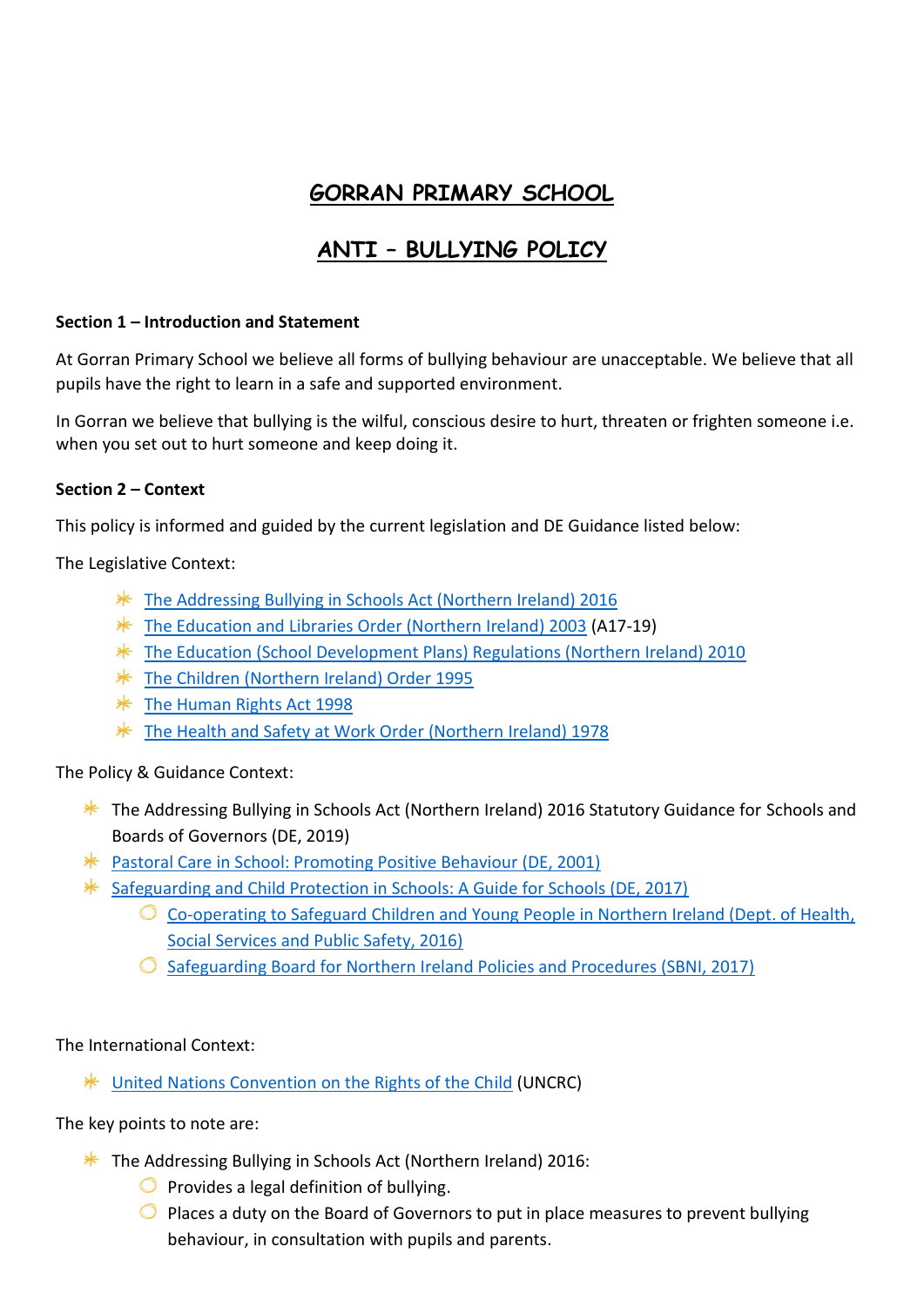- $\bullet$  Requires schools to record all incidents of bullying behaviour and alleged bullying incidents.
- $\bullet$  Sets out under which circumstances this policy should be applied, namely:
	- In school, during the school day Ţ.
	- While travelling to and from school
	- When under control of school staff, but away from school (eg. school trip)
	- L When receiving education organised by school but happening elsewhere (eg. in another school in the ALC)
- $\bullet$  Requires that the policy be updated at least every four years.
- $*$  The Education and Libraries Order (NI) 2003, requires the Board of Governors to:
	- $\bigcirc$  'Safeguard and promote the welfare of registered pupils' (A.17)
- $*$  The United Nations Convention on the Rights of the Child (UNCRC) sets out every child's right to:
	- $\bullet$  Be protected from all forms of physical or mental violence, injury or abuse, maltreatment or exploitation. (A.19)
	- $\bullet$  Be protected from discrimination. (A.2)
	- $\bullet$  Express their views, in a supported and accessible way, on issues that affect them, and to have their opinions taken seriously. (A.12)
	- G Education. (A.28)

#### **Section 3 – Ethos & Principles**

In Gorran we aim to create a safe environment where children feel secure and happy. We are committed to a society where children and young people can live free and safe from bullying. We are committed to a preventative, responsive and restorative anti-bullying ethos across the whole school. We value the views and contributions of children and young people, we will actively seek these views and we will respect and take them into account. We understand that everyone in our school community has a role to play in taking a stand against bullying and creating a safe and welcoming environment for all.

#### **Section 4 – Consultation and Participation**

This policy has been developed in consultation with registered pupils and their parents/carers, in compliance with the Addressing Bullying in Schools Act (NI) 2016.

Consultation with pupils took place through class-based activities and a whole school questionnaire. Consultation with parents/carers took place through a questionnaire distributed to all parents/carers. The staff in school also completed a questionnaire.

#### **Section 5 – What is Bullying?**

The Addressing Bullying in Schools Act (NI) 2016 provides schools with a legal definition of "Bullying":

1.—(1) In this Act "bullying" includes (but is not limited to) the repeated use

of

- (a) any verbal, written or electronic communication,
- (b) any other act, or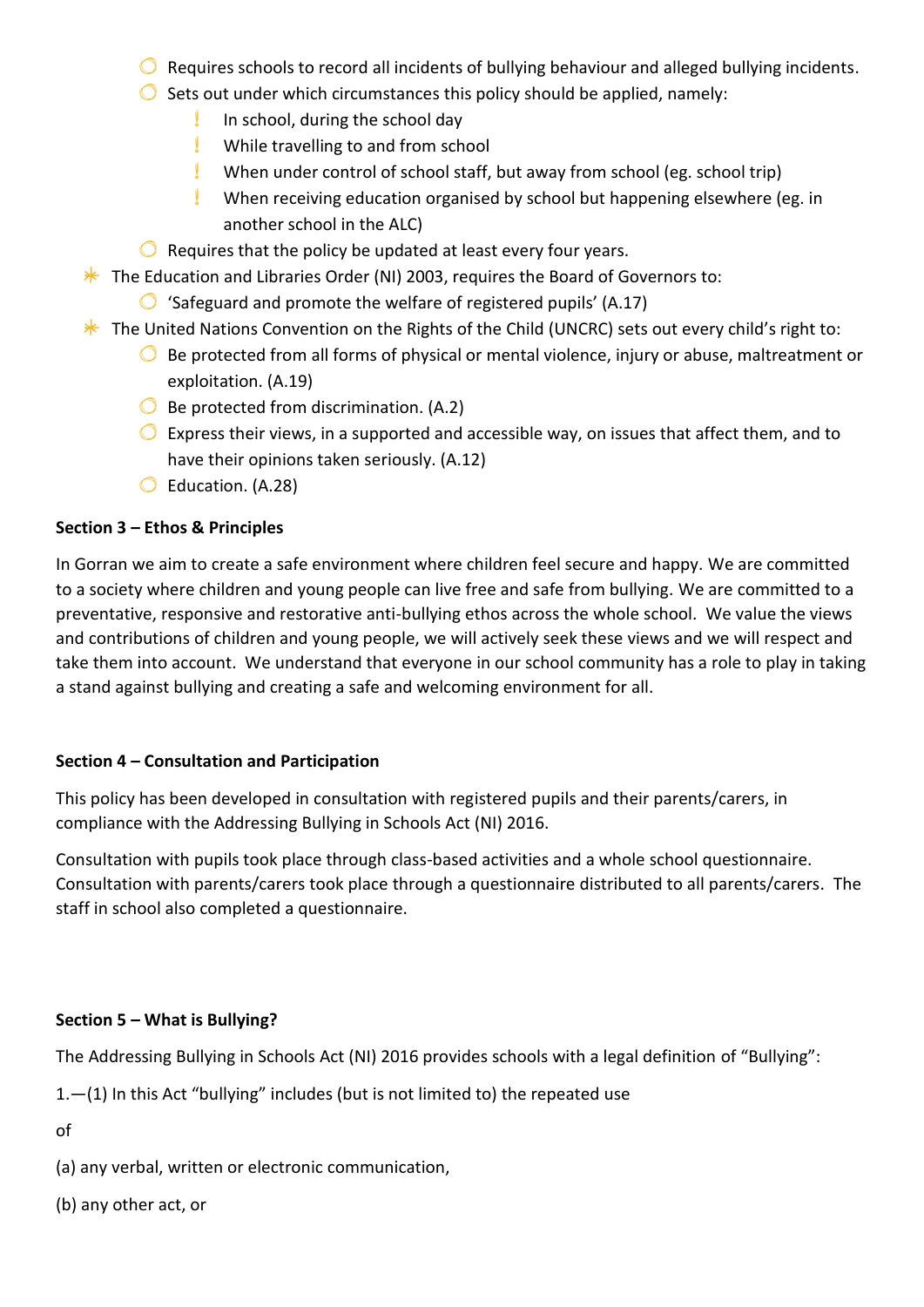(c) any combination of those, by a pupil or a group of pupils against another pupil or group of pupils, with the intention of causing physical or emotional harm to that pupil or group of pupils.

(2) For the purposes of subsection (1), "act" includes omission.

#### **Put simply:**

# *Bullying is behaviour that is usually repeated, which is carried out intentionally to cause hurt, harm or to adversely affect the rights and needs of another or others.*

When assessing a one-off incident, to make a decision on whether to classify it as bullying, the school shall consider the following criteria:

- $*$  severity and significance of the incident
- $*$  evidence of pre-meditation
- $*$  impact of the incident on individuals (physical/emotional)
- $*$  impact of the incidents on wider school community
- $*$  previous relationships between those involved
- $*$  any previous incidents involving the individuals

Any incidents which are not considered bullying behaviour will be addressed under the Positive Behaviour Policy.

The following unacceptable behaviours, when repeated, targeted and intentionally hurtful, may be considered a bullying behaviour:

- $*$  Verbal or written acts
	- $\bullet$  saying mean and hurtful things to, or about, others
	- $\bullet$  making fun of others
	- $\bigcirc$  calling another pupil mean and hurtful names
	- $\bullet$  telling lies or spread false rumours about others
	- $\bullet$  try to make other pupils dislike another pupil/s
- $*$  Physical acts
	- $\bigcirc$  Hitting
	- $\bigcirc$  kicking
	- $\bigcirc$  pushing
	- Shoving
	- $\bullet$  material harm, such as taking/stealing money or possessions or causing damage to possessions
- **<del></del>** Omission (Exclusion)
	- **C** Leaving someone out of a game
	- $\bullet$  Refusing to include someone in group work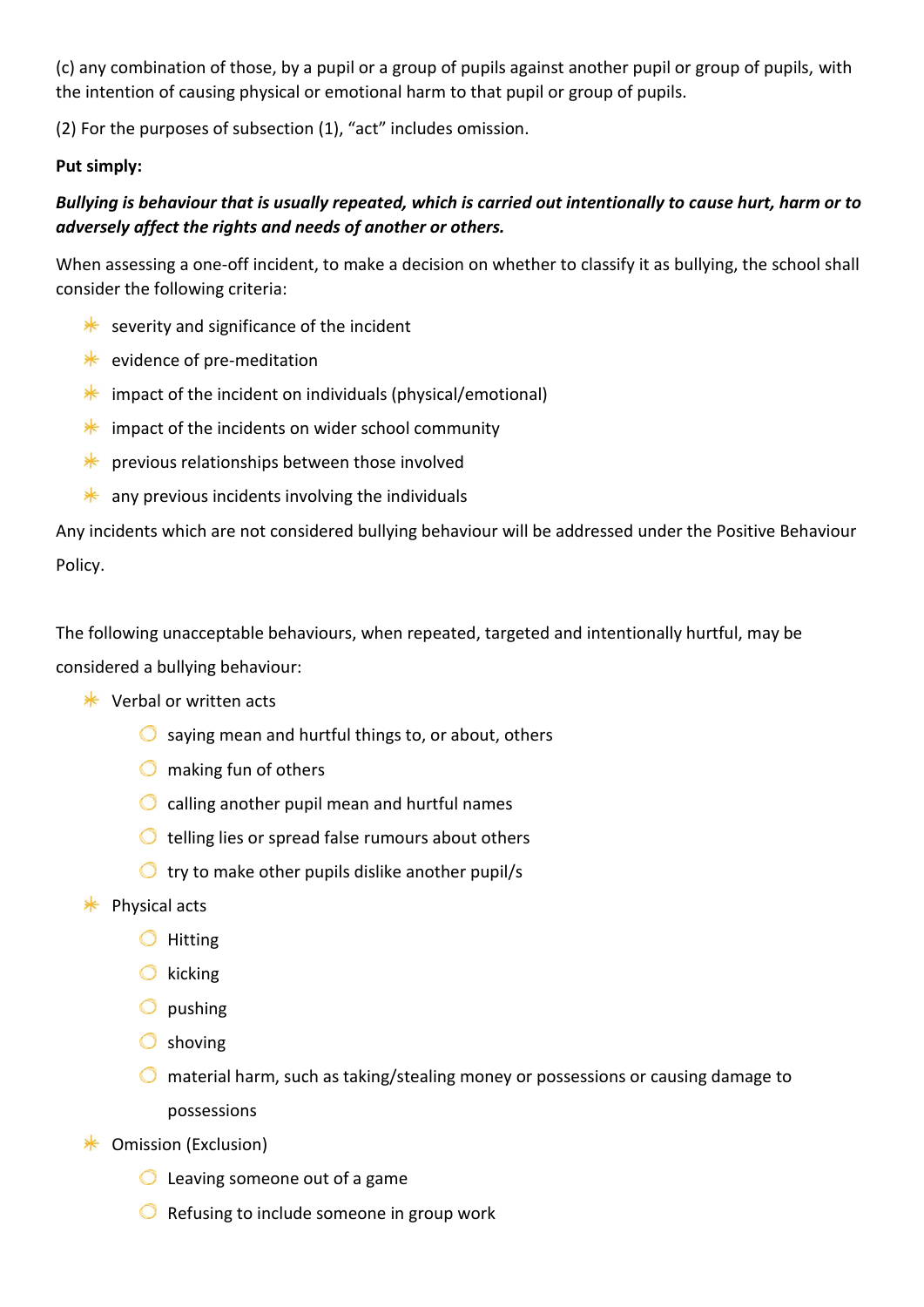#### $*$  Electronic Acts

- $\bigcirc$  Using online platforms or other electronic communication to carry out many of the written acts noted above
- $\bigcirc$  Impersonating someone online to cause hurt
- $\bullet$  Sharing images (eg. photographs or videos) online to embarrass someone

This list is not exhaustive. Other behaviours which fit with the definition may be considered bullying behaviour.

There are various motivations behind bullying, including those named in the Act. These include, but are not limited to:

| ∗ | Age                             | ☀  | <b>Marital status</b>     |
|---|---------------------------------|----|---------------------------|
| ∗ | Appearance                      | ⊁⊱ | Race                      |
| ☀ | Breakdown in peer relationships | ∗  | Religion                  |
| ☀ | Community background            | ∗  | Disability / SEN          |
| ☀ | <b>Political affiliation</b>    | ∗  | Ability                   |
| ☀ | Gender identity                 |    | Looked After Child status |
|   | Sexual orientation              |    | Young Carer status        |

 $*$  Pregnancy

Bullying is an emotive issue, therefore it is essential that we ensure we use supportive, understanding language when discussion these matters. For that reason we will not refer to a child as 'a bully', nor will we refer to a child as 'a victim'. Instead, we will refer to the child b describing the situation surrounding that child, for example:

- $*$  A child displaying bullying behaviours
- $*$  A child experiencing bullying behaviours

We encourage all members of the school community to use this language when discussion bullying incidents.

In determining 'harm' we define:

- **Emotional or psychological harm as intentionally causing distress or anxiety by scaring, humiliating** or affecting adversely a pupil's self-esteem.
- **EX** Physical harm as intentionally hurting a pupil by causing injuries such as bruises, broken bones, burns or cuts.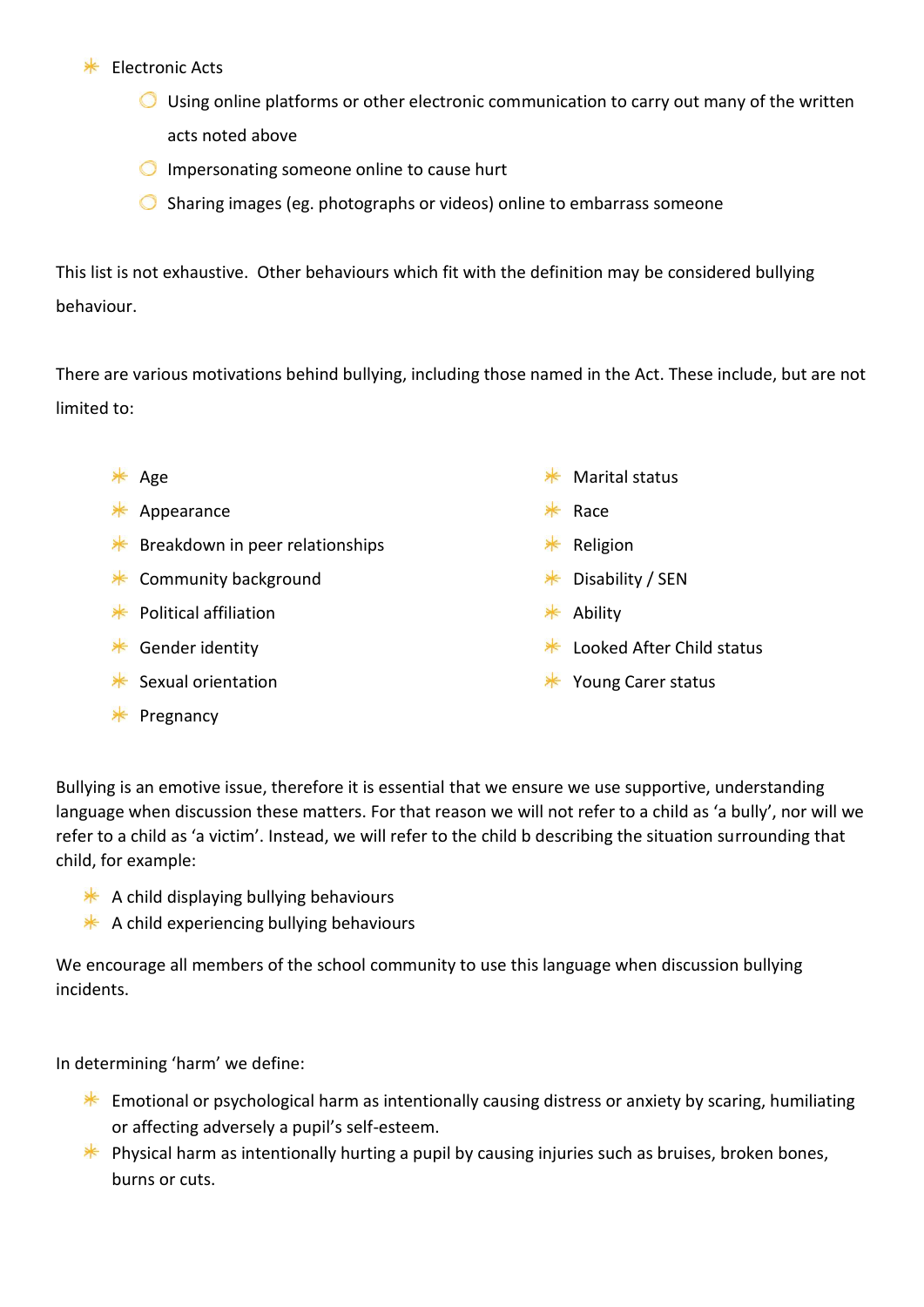#### **Section 6 – Preventative Measurers**

In Gorran we aim to prevent bullying behaviour, promoting a strong anti-bullying ethos in school and creating a safe learning environment by:

- $*$  Raising awareness and understanding of the positive behaviour expectations, as set out in the Positive Behaviour Policy
- **EX** Promotion of anti-bullying messages through the curriculum eg. inclusion of age-appropriate material specific to individual subject areas related to bullying, positive behaviour and inclusion – "Living Learning Together" PDMU curriculum.
- **Involvement in meaningful and supportive shared education projects, supporting pupils to explore,** understand and respond to difference and diversity.
- $*$  Through the preventative curriculum actively promote positive emotional health and wellbeing (eg. mindfulness training)
- **Engagement in key national and regional campaigns, eg Safer Internet Day, Good Relations Week,** etc.
- $*$  Development of peer-led systems (eg. School Council) to support the delivery and promotion of key anti-bullying messaging within the school
- $*$  Development of effective strategies for playground management, eg. training for supervisors, zoning of playgrounds, inclusion of specific resources (buddy bench) and provision of a variety of play options to meet the needs of all pupils.
- $*$  Focused assemblies to raise awareness and promote understanding of key issues related to bullying.
- **EX** Provision and promotion of extra- and co-curricular activities, aimed at supporting the development of effective peer support relationships and networks. For example sporting activity, creative arts, leisure and games, etc.
- $*$  Development of a culture where pupils take pride in their school and are viewed as ambassadors for their school within the community. This includes regular reminders of the positive behaviour expectations of pupils whilst travelling to and from school.
- $*$  Measures to empower pupils to challenge inappropriate and unacceptable behaviour of their peers during the journey to and from school. This may include the implementation of peer monitoring systems on buses, trains and ferries, and for those walking.
- **K** Regular engagement with transport providers (eg. Translink, EA Transport, etc.) to ensure effective communication and the early identification of any concerns.
- **EX** Promotion of key anti-bullying messages and awareness of behaviour expectations of pupils amongst the local community (eg. local shops, cafes, service providers, residents, etc), including information on how to raise any concerns with the school.
- Appropriate deployment of staff to support the transition from school day to journey home (eg. staff duty at school gate/bus stops, where appropriate)

**EXECUTE:** Development and implementation of robust and appropriate policies in related areas (eg. Acceptable Use of the Internet Policy, Filtering and Blocking Policy, Mobile Phone Policy, Connected Devices Policy, etc.)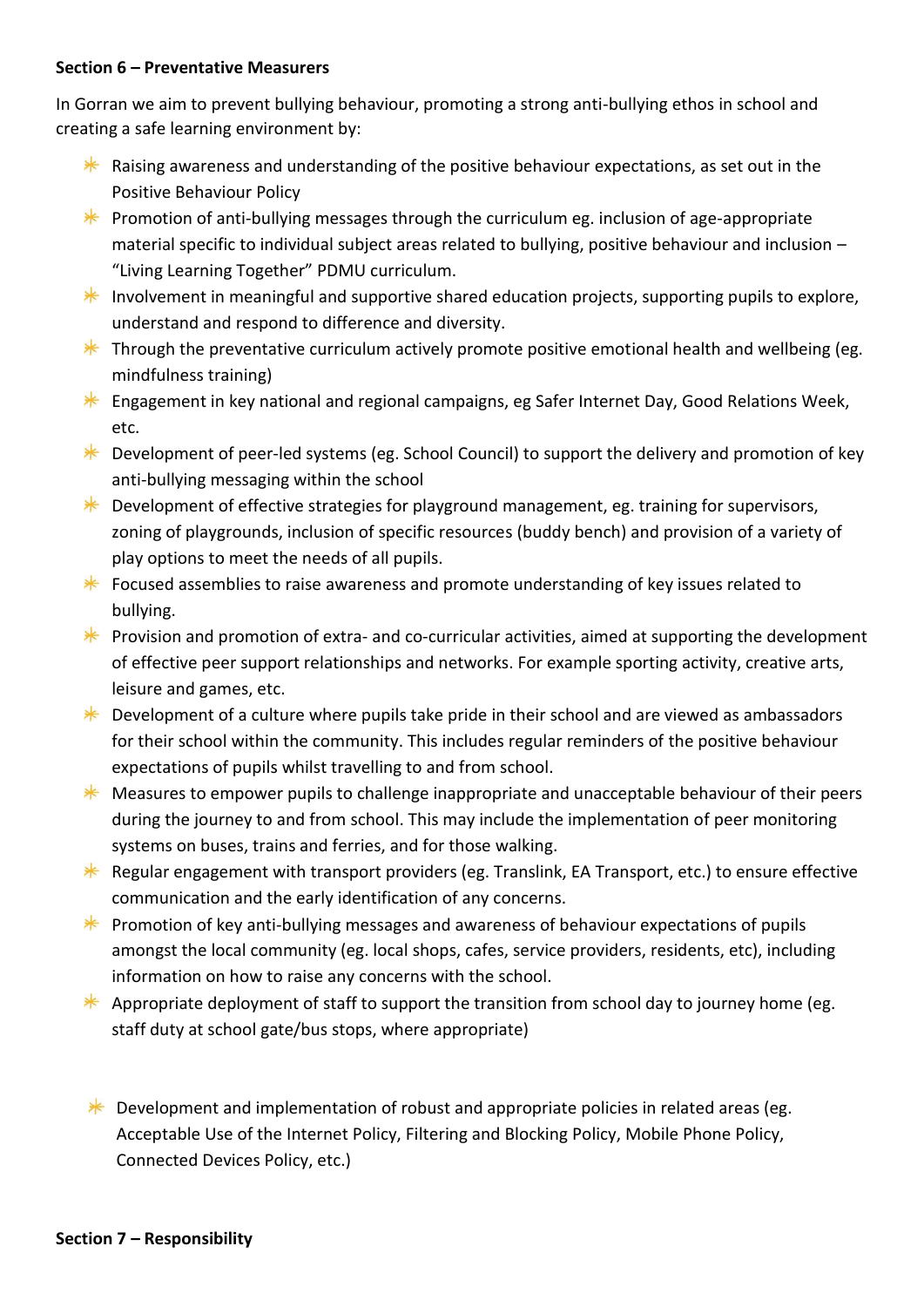Everyone in the school community, including pupils, their parents/carers and the staff of the school are expected to respect the rights of others to be safe.

Everyone has the responsibility to work together to:

- $*$  foster positive self-esteem
- $*$  behave towards others in a mutually respectful way
- $*$  model high standards of personal pro-social behaviour
- $*$  be alert to signs of distress<sup>\*</sup> and other possible indications of bullying behaviour
- $*$  inform the school of any concerns relating to bullying behaviour
- **EXECUTE:** refrain from becoming involved in any kind of bullying behaviour, even at the risk of incurring temporary unpopularity.
- $*$  refrain from retaliating to any form of bullying behaviour
- $*$  intervene to support any person who is being bullied, unless it is unsafe to do so.
- Freport any concerns or instances of bullying behaviour witnessed or suspected, to a member of staff.
- $*$  emphasise the importance of seeking help from a trusted adult about bullying behaviour when it happens or is observed
- $*$  explain the implications of allowing the bullying behaviour to continue unchecked, for themselves and/or others.
- **I** listen sensitively to anyone who has been bullied, take what is said seriously, and provide reassurance that appropriate action will be taken
- $*$  know how to seek support internal and external
- **EXECUTE:** resolve difficulties in restorative ways to prevent recurring bullying behaviour and meet the needs of all parties

## **Section 8 – Reporting a Bullying Concern**

Pupils can report a concern:

- $*$  Verbally-talking to a member of staff
- $*$  By writing a note to a member of staff (eg. in a homework diary)
- $*$  By sending an email to a member of staff or to a dedicated email address
- $*$  By posting a comment in a 'worry box'

ANY pupil can raise a concern about bullying behaviour, not just the pupil who is experiencing this behaviour.

## Parents/Carers Reporting a Concern

It is the responsibility of parents and carers to raise concerns about alleged bullying behaviour with the school at the earliest opportunity. It is important to encourage children to react appropriately to bullying behaviour and to not do anything to retaliate or to 'hit back'.

In the first instance, all bullying concerns should be reported to the Class Teacher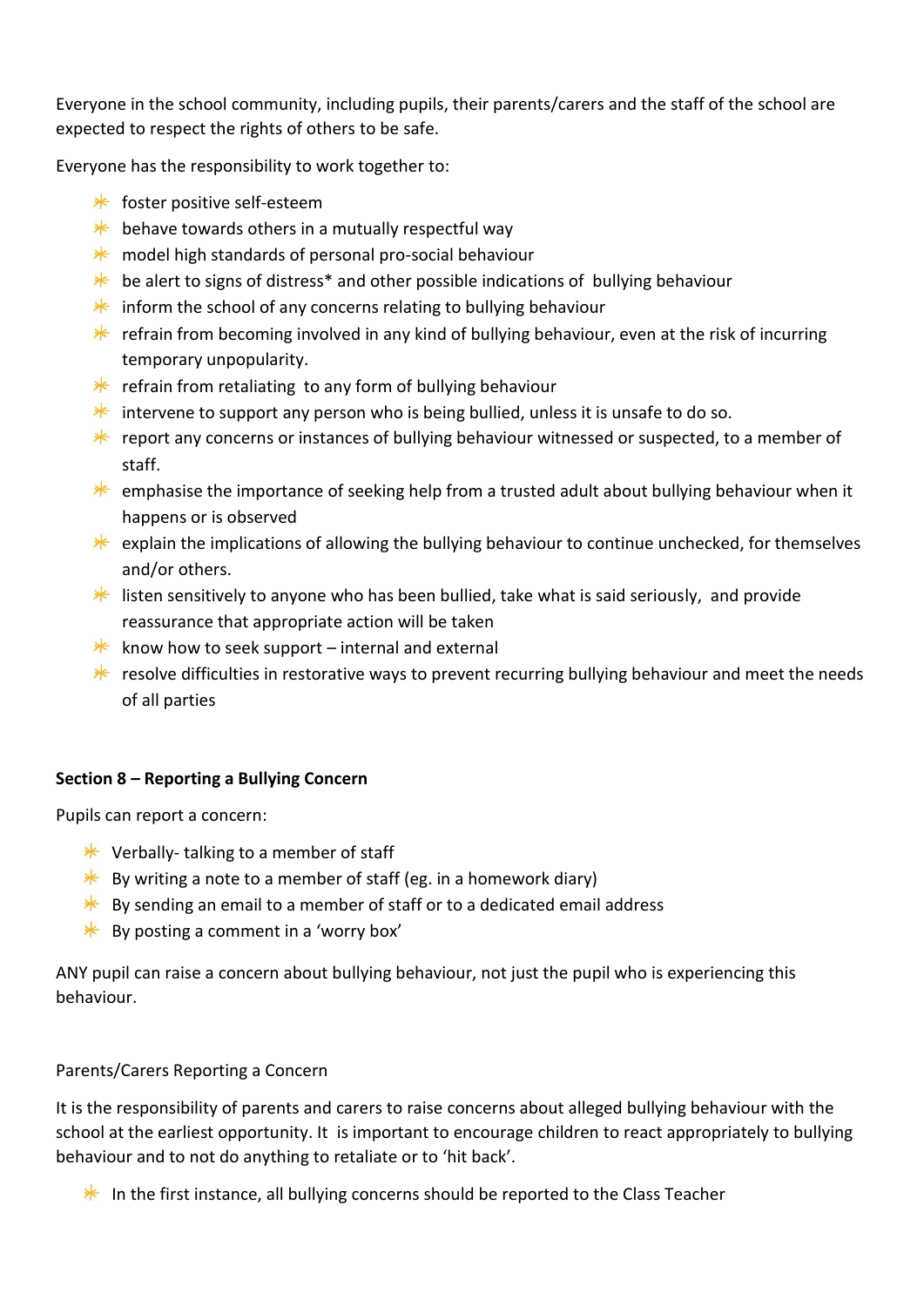- Where the parent is not satisfied that appropriate action has been taken to prevent further incidents, or where further incidents have taken place, the concern should be reported to Head of Year or Vice-Principal, as applicable.
- Where the parent is not satisfied that appropriate action has been taken by the Head of Year/Vice-Principal to prevent further incidents, or where further incidents have taken place, the concern should be reported to Principal.

Where the parent/carer remains unsatisfied that the concern has not been appropriately responded to, the school's complaints procedure should be followed. (See Complaints Procedures policy)

All reports of bullying concerns received from pupils and/or parents/carers will be responded to in line with this policy and that feedback will be made to the person who made the report. However, it must be noted that no information about action taken in relation to a pupil can be disclosed to anyone other than the pupil and his/her parents/carers.

### **Section 9 – Responding to a Bullying Concern**

The processes outlined below provide a framework for how the school will respond to any bullying concerns identified.

Using the NIABF Effective Responses to Bullying Behaviour resource, the member of staff responsible shall…

- $*$  Clarify facts and perceptions
- $*$  Check records (SIMS/BMM)
- Assess the incident against the criteria for bullying behaviour
- $*$  Identify any themes or motivating factors
- $*$  Identify the type of bullying behaviour being displayed
- $*$  Identify intervention level
- $*$  Select and implement appropriate interventions for all pupils involved, including appropriate interventions, consequences and sanctions not listed in the Effective Responses to Bullying Behaviour resource
- $*$  Track, monitor and record effectiveness of interventions
- $*$  Review outcome of interventions
- $*$  Select and implement further intentions as necessary

When responding to a bullying concern, school staff shall implement interventions aimed at responding to the behaviour, resolving the concern and restoring the wellbeing of those involved. Where appropriate, school staff may implement sanctions for those displaying bullying behaviour.

#### **Section 10 – Recording**

The school will centrally record all relevant information related to reports of bullying concerns, including:

- $*$  how the bullying behaviour was displayed (the method)
- $*$  the motivation for the behaviour
- $*$  how each incident was addressed by the school